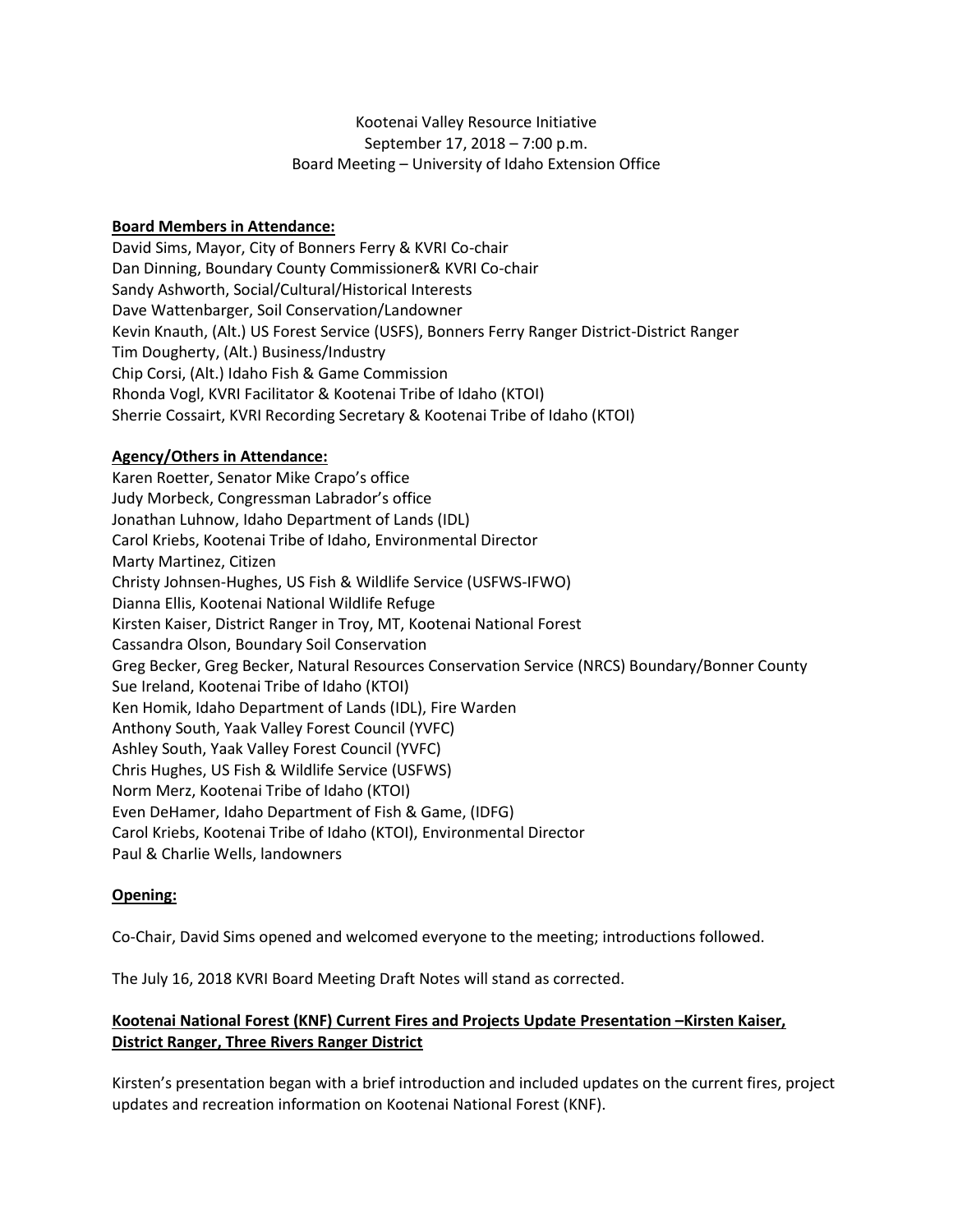Kirsten was born and raised in Montana. She has been on the Kootenai National Forest on and off since 1990 and has been the District Ranger on the Three Rivers District at Troy for nearly 7 years. She is familiar with the Idaho Panhandle because at one point in time she was the Forest Planner for both the Idaho Panhandle and the Kootenai National Forest. Kirsten explained that the Forest Plans are pretty similar however the difference is how the Forest Plan states how they manage their Roadless areas.

The Kootenai National Forest is 2.2 million acres and the Three Rivers District is 609,000 acres.

# **Current Wildfire Information**

- 68 fires this year, over 12,000 acres burned ( the average for the last 20 years has been 150)
- The Three (3) largest fires are:
	- o Davis fire 6614 acres
	- o Gold Hill 6500 acres
	- o Sterling Complex 1500 acres

The last three years are similar to what the IPNF has been experiencing. It is the second year in a row our fires have made it into Canada and burned their planned timber sales.

Kirsten handed out packets describing the projects on the Kootenai National Forest. Most of the 609,000 acres are in the same Selkirk Cabinet-Yaak Grizzly Bear Recovery Zone. They have some of the same species as IPNF (Grizzly Bear, Lynx, Bull Trout, sturgeon). But they don't have the Caribou. Their district is divided in BMU's sub-planning units and they rotate around those sub-planning units based on the need to treat. On their projects they seek to offer different opportunities to purchasers. They offer large and smaller sales of 2-3mmbf or less.

## *A detailed Summary of 2018 Projects is available on KVRI Websit[e www.kootenai.org\)](http://www.kootenai.org/)*

Dan D. thanked Kirsten for the KNF's cooperation back and forth on our Buckhorn project.

Kirsten also shared some recreation Information that might be of interest to Boundary County residents:

- Rate increase on campgrounds next year
- Dorr Skeels area will become day use and part reservation in the future
- Kilbrennan Lake- existing boat ramp improvements
- Yaak River Campground has a boat launch and they will create a boat ramp there
- Snipe town has a proposal for expanding existing claim on Yaak River to do suction dredging
- Swinging Bridge replacement will start next fall, watch the website for that timeline

## **Fleming Creek Fire - A Cooperative Success-Ken Homik, Fire Warden , Idaho Department of Lands**

Ken Homik is the Fire Warden for the Kootenai Valley Forest Protective District of the Idaho Department of Lands in Bonners Ferry.

He explained the IDL Fire Policy is very clear. Objective is to maintain an effective and aggressive fire readiness organization to suppress fire in the incipient state. They are an aggressive initial attack fire agency. They like to put them out small.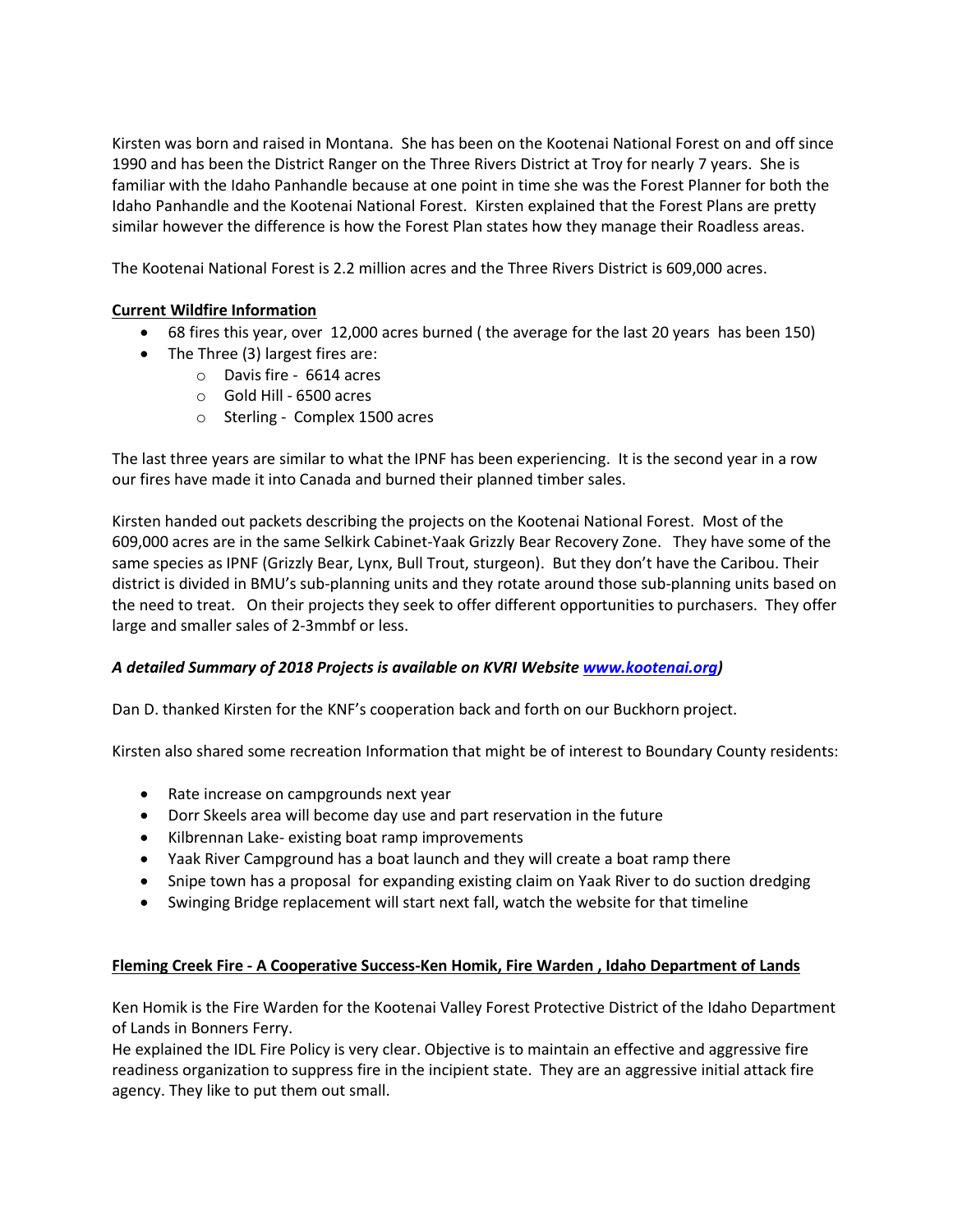They can't do it alone, all fire management organizations recognize the value of cooperation and developing and maintaining relationships. No one has enough resources alone to attack a fire like the Fleming Creek Fire.

They have a series of cooperative agreements that enable them to work with Forest Service, the Bureau of Land Management (BLM), and other states to get resources as necessary as they need them to address the fire issue they may have. Locally they work very hard with the local cooperators within the valley. They recognize that they have valley bottom fire protection and can't always get to the fire as our rural cooperatives can so they work very hard to maintain relationships with them for initial attacks.

They meet weekly with representatives from every fire department and other fires management agencies and emergency services to stay connected and work on fire management planning to be ready whenever they are needed. They are constantly building and maintaining relationships.

## **Fleming Creek Fire**

- Started August 24
- Prolonged period of high fire danger
- Hot & Dry, Smokey Skies
- Winds South 15-20 mph
- Relative Humidity 30%

## **Initial Response**

- Detected from the West Side Road and called in to 911
- North Bench and South Boundary rolled resources right away
- IDL then sent their fire engines and assistant warden on scene
- Immediately ordered helicopter, an available aircraft shortly after
- Ordered everything locally available from Forest Service, Idaho Department of Lands (IDL) and Boundary County. Everything available was on its way
- They established command and span of control to provide for public safety
- Assessed values at risk and where the fire was going
- Ordered and managed resources as appropriate

There being a lot of resources at risk aided in their ability to gain resources as needed as quickly as they did. He explained how they divided the fire into two divisions, created a structure protection group, and showed where the staging areas were established. He shared how the fire retardant is used and how the water from the river was advantageous in helping stop the fire spreading into areas of risk.

Evacuations were carried out flawlessly by the Boundary County Sheriff's Office with assistance from the Idaho State Police. Everyone did an excellent job and cooperated so well. The combination of ground and air resources was the key to the success of fighting this fire. It was a great demonstration of how coordination works in fire management.

By August 28 it was reported as 100% contained. It is still not completely out, the landing pile still smoldering.

## **Current Status**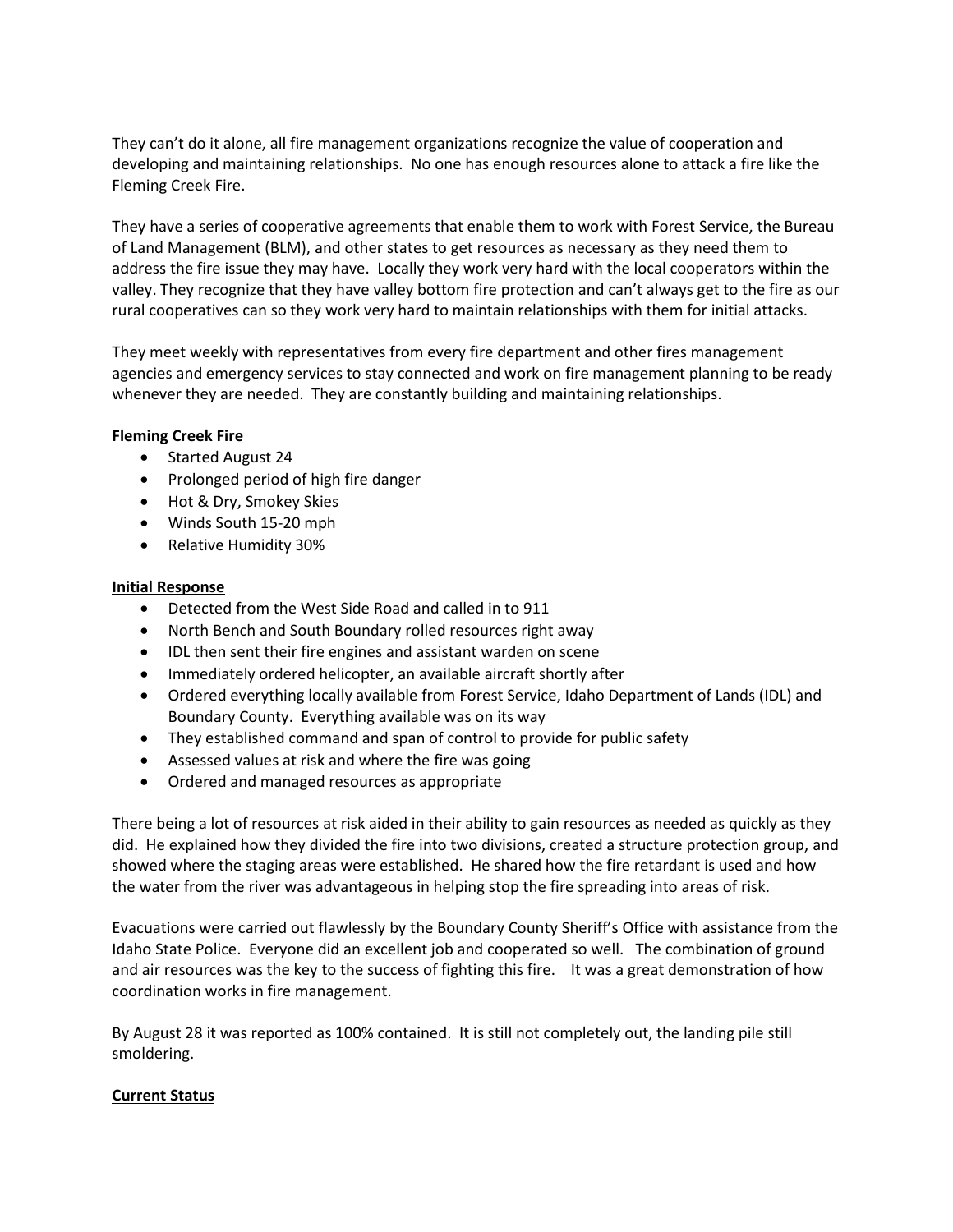Estimated Cost to date \$1.1 Million Some control line rehab and seeding Cause still undetermined Investigation ongoing

## *Ken's complete PowerPoint Presentation is available on KVRI website at www.kootenai.org*

#### **Large Fire Update -US Forest Service – Kevin Knauth**

# Slide Creek Fire

- 35 acres
- Lightning start on July 30
- Controlled on August 17
- Timber Company Land (Hancock)

#### Smith Creek Fire

- 998 acres
- Lightning start on July 28
- Forest Service Land
- Max personnel assigned -11

#### Copper Mountain Fire

- 486 acres
- Lightning start on August 2
- Started in the US and burned into Canada
- Max personnel assigned-180
- Fires stopped at land that was harvested and replanted, the fire did not burn through those plantations , a lot less fuel in them, everything is younger and greener, spaced well

Discussion about amount of smoke this season; does the Forest Service receive extra funding to fight fires sooner; concerns of such long seasons of impacts to the economy and impacts air quality. Kevin K. explained that it's a lot less a case of funding but more of an issue of the weather and the burn window needed for prescribed burning. Sandy A. added that the fire seasons are longer and the drought issues the states are dealing with contribute to our smoke issue too. It is just sometimes beyond our human control.

Karen Roetter stated that it was very interesting to her to hear about the how the fires stopped on the lines where there are managed lands. And she reminded everyone that Senator Crapo and Senator Wyden from Oregon got that fire fix in so that the Forest Service is not constantly borrowing from their planning funds to fight fires. That will go into effect 2020. She also requested a copy of the Copper Mountain Fire to send to Senator Crapo.

#### **Fleming Creek Project Update- Cassie Olson, Soil Conservation District**

Cassie gave a brief overview of the 319 Grant proposal they prepared to submit to DEQ on the Fleming Creek Road last year for culvert replacement and road resurfacing. Although they ranked #2, the funding did not come through and they had planned to resubmit it again this October. They received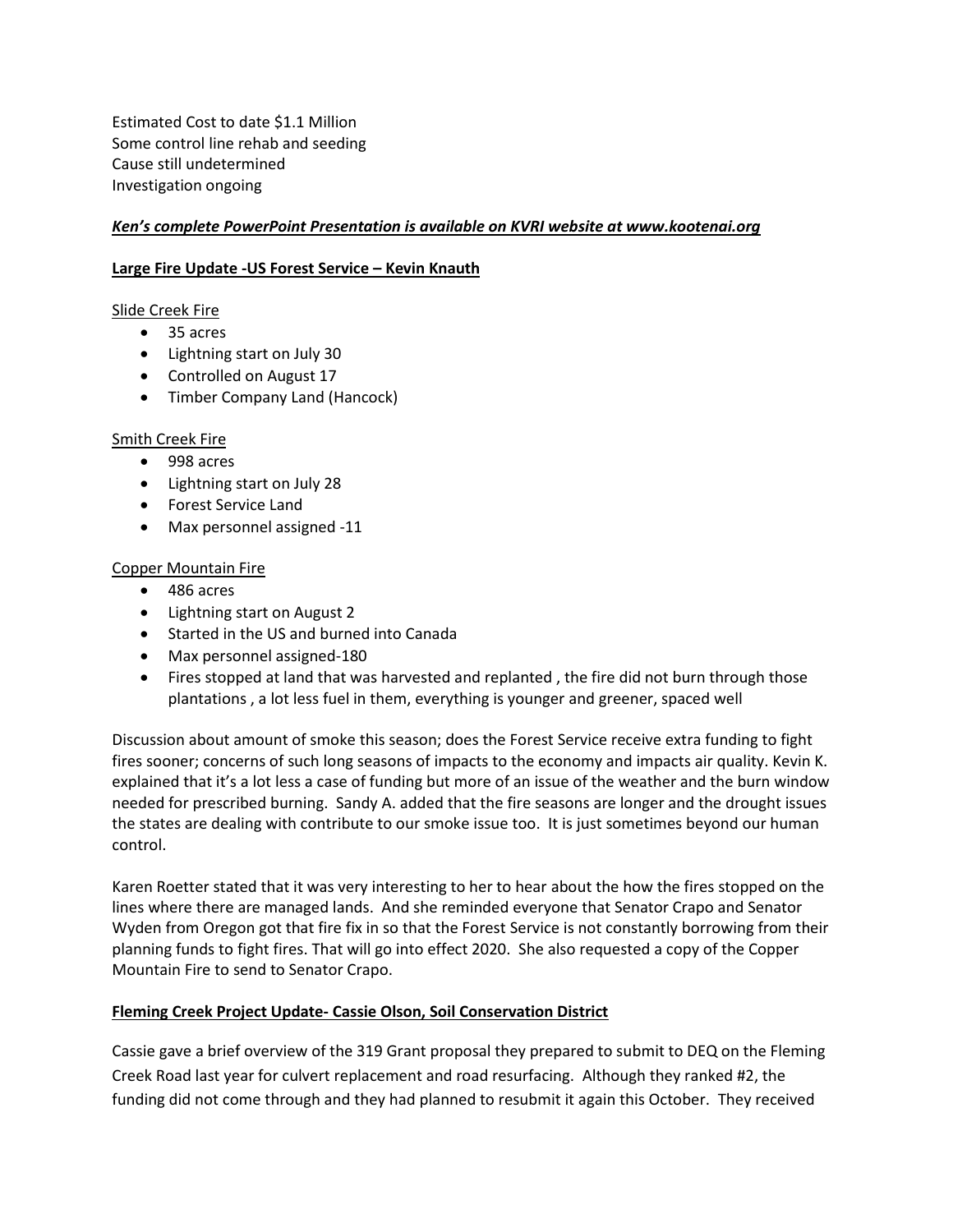news in August that there was some leftover money and if they could get their paperwork in quickly and get the project done by Dec. 31 it was theirs. They are now waiting for permits and will begin work by the end of October. She will update us after the project is completed.

# **Forestry Committee Update- Kevin Knauth**

The Forestry subcommittee met on September 6.

## Camp Robin Project Draft EA

- Reviewed the comments received
- Comments are in support and no real concerns
- Decision in November

## Boulder Creek Project

- Released a draft decision notice
- Received one objection from Alliance of the Wild Rockies; Addressing those objections now
- Decision in October

## Deer Creek EA

All three sales have sold this fiscal year

## Bog Creek EIS

- Currently responding to comments
- Received 107 comments, very well written by people who truly had interest in the project
- Analyzing a modified alternative submitted by KTOI and the County, along with the 4 main alternatives
- Draft decision by the end of November

## *A Detailed CFLRP Project updates available on the KVRI website at [www.kootenai.org](http://www.kootenai.org/)*

Misc. Updates:

- **•** Boulder Creek road is open
- The Coppers Falls road is closed for culvert replacement for another 10 days
- Black Mountain Lookout is being moved, starting tomorrow, will be taken apart and starting next year reassembled ½ mile down the road at a good vista

## **Burbot Recovery Update-Sue Ireland, KTOI and Chip Corsi, IDFG**

Sue I. and Chip C. shared some Burbot Restoration information. A full Burbot Recovery Presentation will be at the Oct. or Nov. KVRI Board meeting with detailed information.

The Kootenai Tribe had a Burbot public release event during Fair Week and the Tribal Youth Burbot release at Deep Creek; both went very well and the future of the Burbot Fishery on the horizon was discussed. Chip answered questions about the future Fishery going before the Commission in November.

## **WAC Committee Update- Rhonda Vogl**